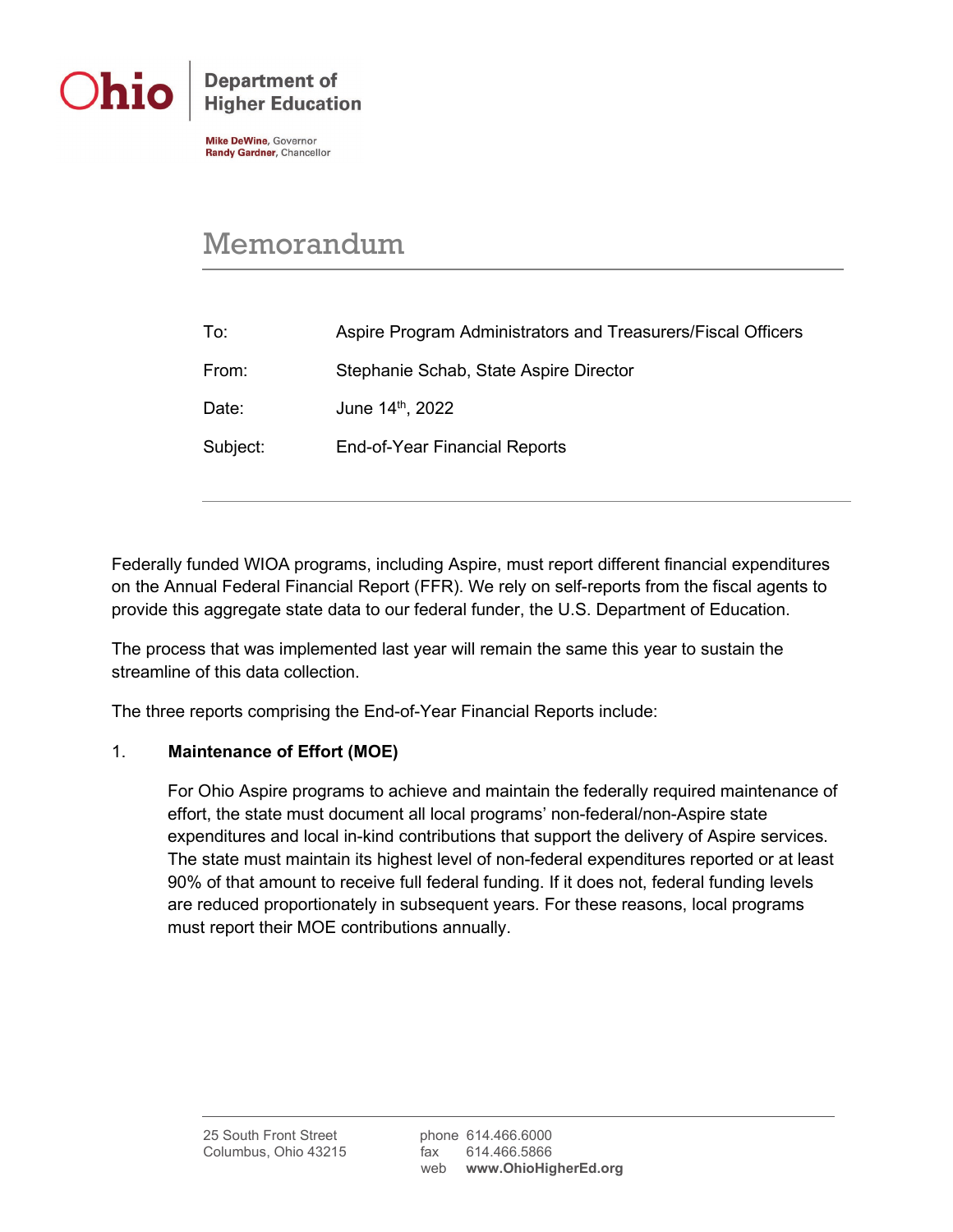From the Aspire Grant:

*For ODHE Aspire to maintain the federally required maintenance of effort, ODHE expects grantees to contribute at least a 25 percent local match, monetary and/or inkind.*

The Maintenance of Effort report includes:

(1) Local Cash Funds made in direct support of adult education and literacy activities. Examples include cash donations, non-federal income from products or services, local government grants or appropriations, state grants or appropriations, foundation grants, and corporate contributions.

(2) In-kind contributions and services made in direct support of adult education and literacy activities. Examples include volunteer time, infrastructure, utilities, facilities costs, custodial services, copying and printing costs, phone, internet, and other technology costs.

To demonstrate that in-kind contributions and services have been "fairly evaluated," the grantee needs to **provide descriptive details on the budget narrative that supports its value**. Examples:

- $\circ$  Classroom Space must show the actual cost for comparable space in the area, a real estate appraisal, or the cost of renting the same space to other organizations.
- $\circ$  Volunteer's Time must show the value of a paid teacher's time in the same program.

## **Example below:**

| Type of In-Kind Match            | In-Kind Amount                                                                                                                           |
|----------------------------------|------------------------------------------------------------------------------------------------------------------------------------------|
| Facility/Office Space/Classrooms | 5 classrooms provided by 2 community partners which<br>contribute an estimated value of \$39,750 (530 sq. ft. x 5 x<br>$$15.00/sq.$ ft.) |
| <b>Utilities</b>                 | \$12,000 (5 classrooms for \$60 per day for 200 days)                                                                                    |
| <b>Custodial Services</b>        | \$8,000 (5 classrooms for \$40 per day for 200 days)                                                                                     |
| <b>Copying/Printing Costs</b>    | \$5,000                                                                                                                                  |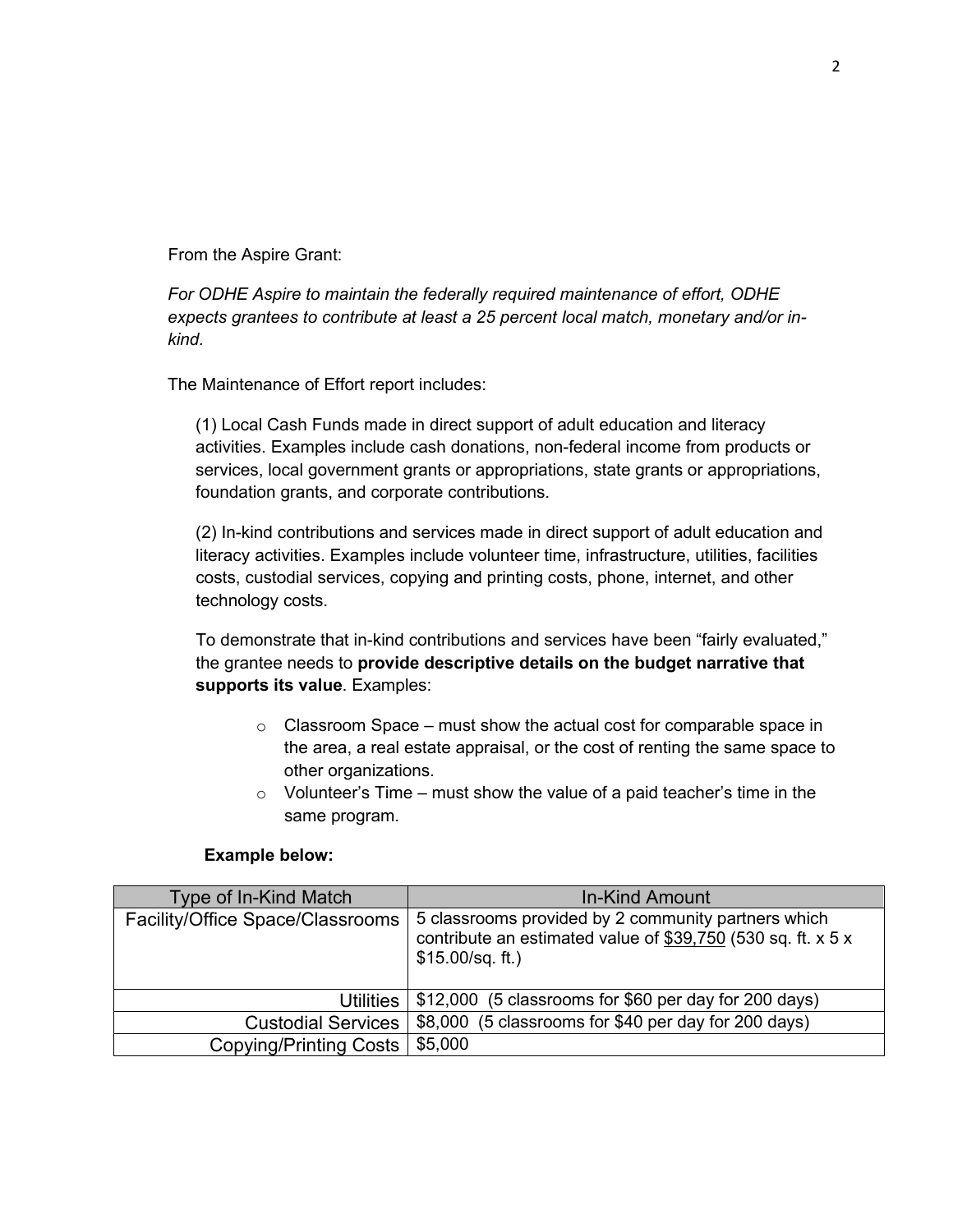| position(s.)                                                                                                                  |                                                                                                                       |
|-------------------------------------------------------------------------------------------------------------------------------|-----------------------------------------------------------------------------------------------------------------------|
| This should include<br>paraprofessional volunteers<br>calculated at a comparable<br>hourly rate if this were a paid           |                                                                                                                       |
| Personnel Costs (Prorated -<br>please identify personnel by<br>name, title, and show calculation<br>used to determine value.) | Please see attached volunteer list:<br>10 volunteers $- 1,500$ total hours x \$13/Hr = \$19,500                       |
| Services (be specific)                                                                                                        | Insert Name, Assistant to the Treasurer (30 hrs. x \$30) \$900<br>IT Staff (57 hrs. x \$44) \$2,508<br>Total: \$4,908 |
| Additional Approved In-Kind                                                                                                   | Insert Name, Treasurer \$1,500                                                                                        |
| <b>Phones and Other Technology</b><br>Costs                                                                                   |                                                                                                                       |

## 2. **Career and Training Services**

State workforce agencies must report the costs of career and training services incurred with Aspire grant funds. The **[Career and Training Reporting](https://www.ohiohighered.org/sites/default/files/uploads/able/reference/Career%20and%20Training%20Services%20Reporting.pdf)** guidelines provide examples of allowable expenses and budget codes for reporting these services.

- **All Aspire grantees MUST report Career Service costs.** This report would never have \$0.
- Only Aspire programs that offered Integrated Education and Training (IET) will report the **IET expenditures on the Training Services report**. If no IETs were provided, this report would show \$0.